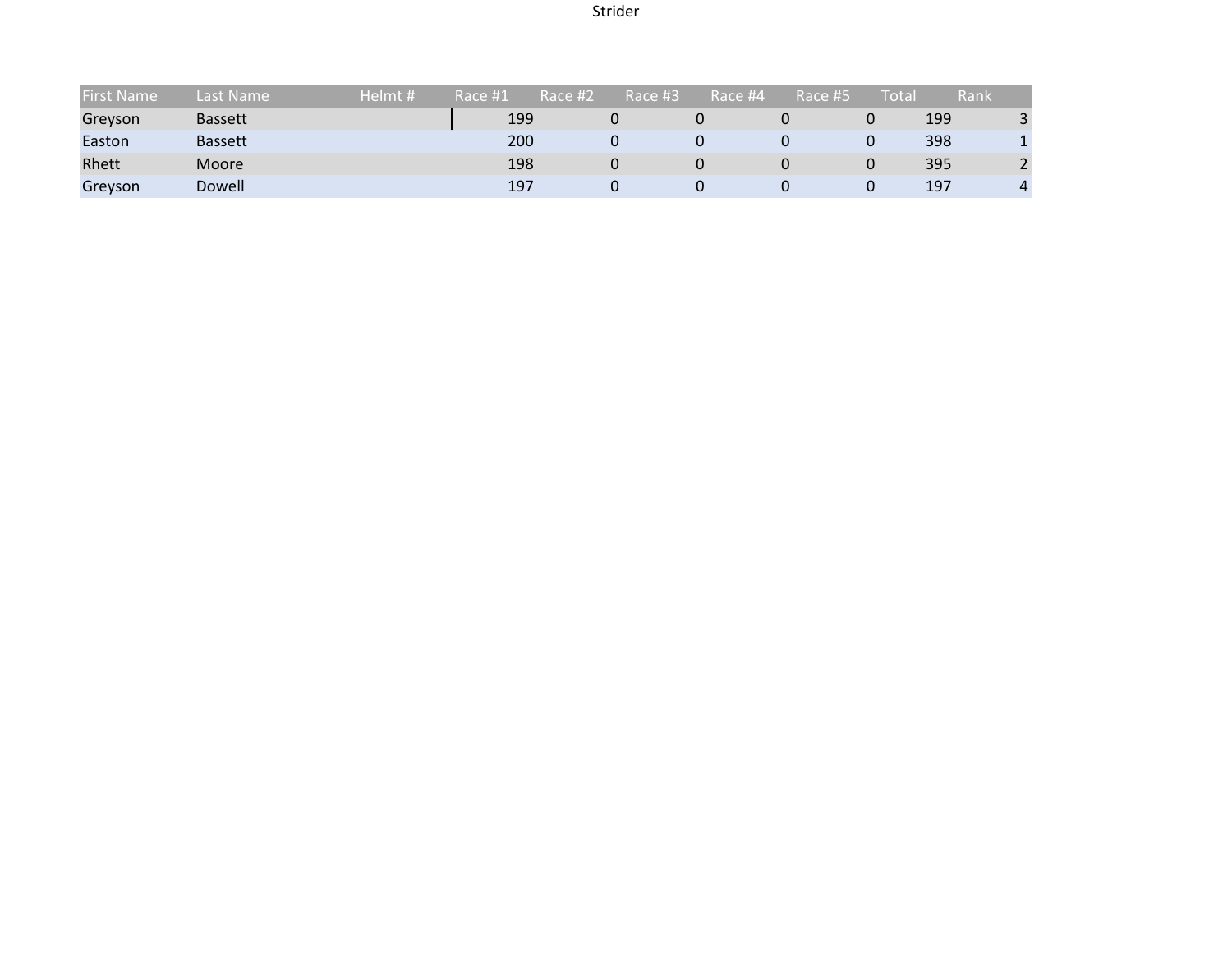# Adult Male

| <b>First Name</b> | Last Name' | '# Helmt! | Race #1 | 'Race #2 | Race #3 | $\bigwedge$ Race #4 $\bigwedge$ | Race #5. | Total | .Rank |  |
|-------------------|------------|-----------|---------|----------|---------|---------------------------------|----------|-------|-------|--|
| Eric              | Eveslage   |           | 200     |          |         |                                 |          |       | 200   |  |
|                   |            |           |         |          |         |                                 |          |       |       |  |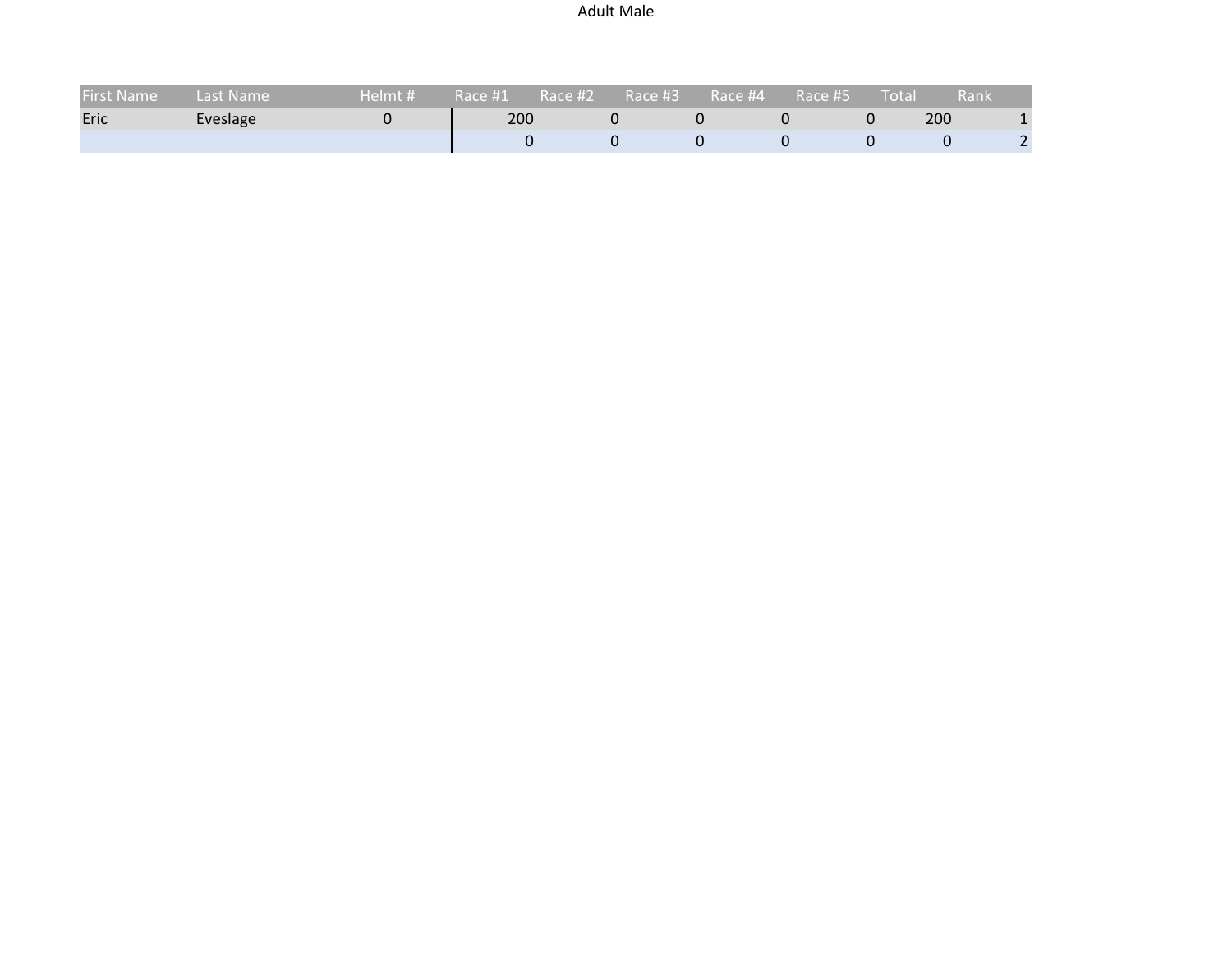| <b>First Name</b> | Last Name       | Helmt # | Race #1 | Race #2 | Race #3 | Race #4 | Race #5 | Total | <b>Rank</b> |  |
|-------------------|-----------------|---------|---------|---------|---------|---------|---------|-------|-------------|--|
| Hudson            | <b>Burnette</b> |         | 200     |         | 0       |         |         | 0     | 200         |  |
| <b>Ben</b>        | Toth            |         | 199     |         | 0       |         |         | 0     | 199         |  |
|                   |                 |         |         |         | 0       |         |         |       | 0           |  |
|                   |                 |         |         |         | 0       |         |         |       | U           |  |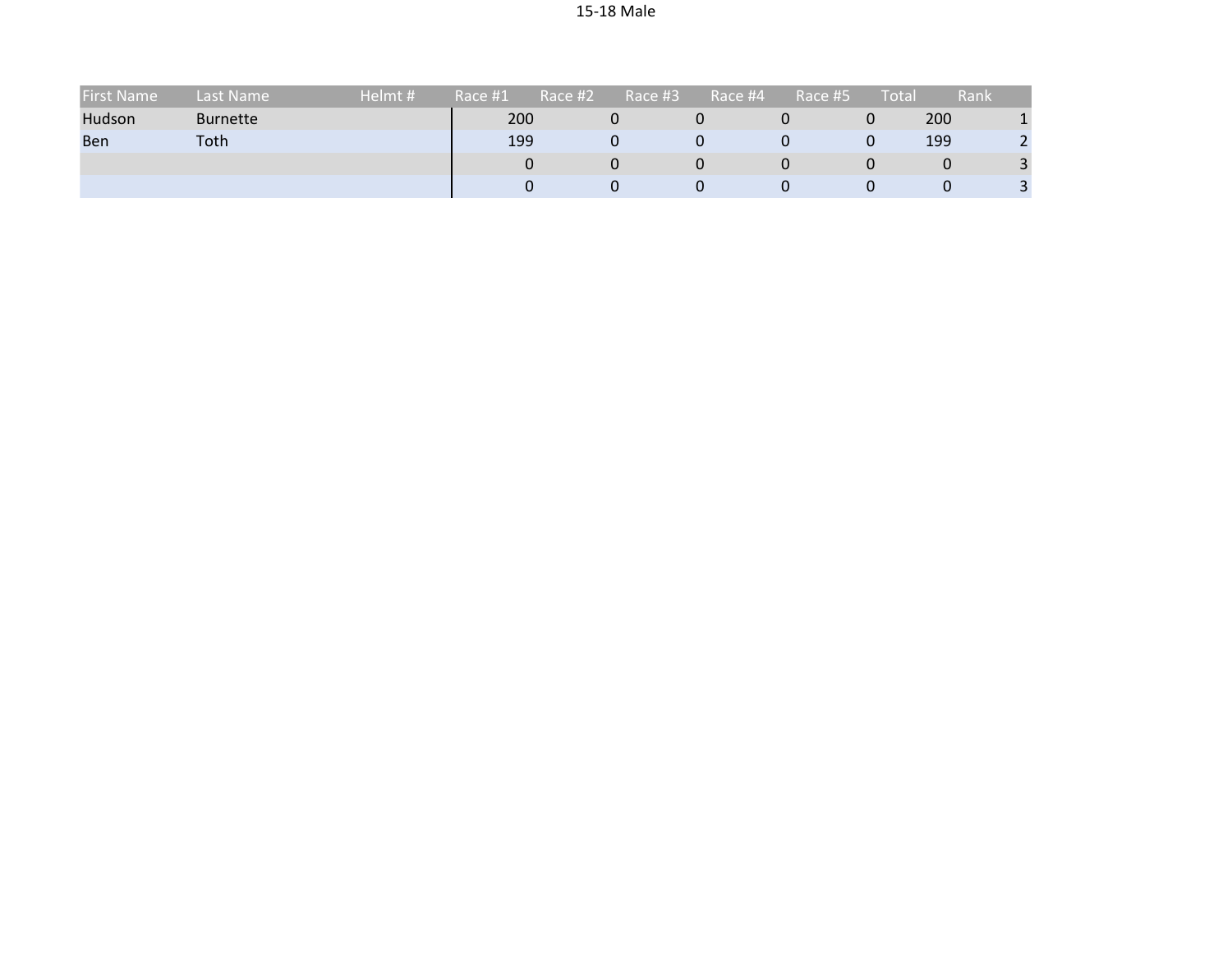| <b>First Name</b> | Last Name | Race #1 Race #2 | Race #3<br>Race #4 | Race #5 | Total | Rank |  |
|-------------------|-----------|-----------------|--------------------|---------|-------|------|--|
|                   |           |                 |                    |         |       |      |  |
|                   |           |                 |                    |         |       |      |  |
|                   |           |                 |                    |         |       |      |  |
|                   |           |                 |                    |         |       |      |  |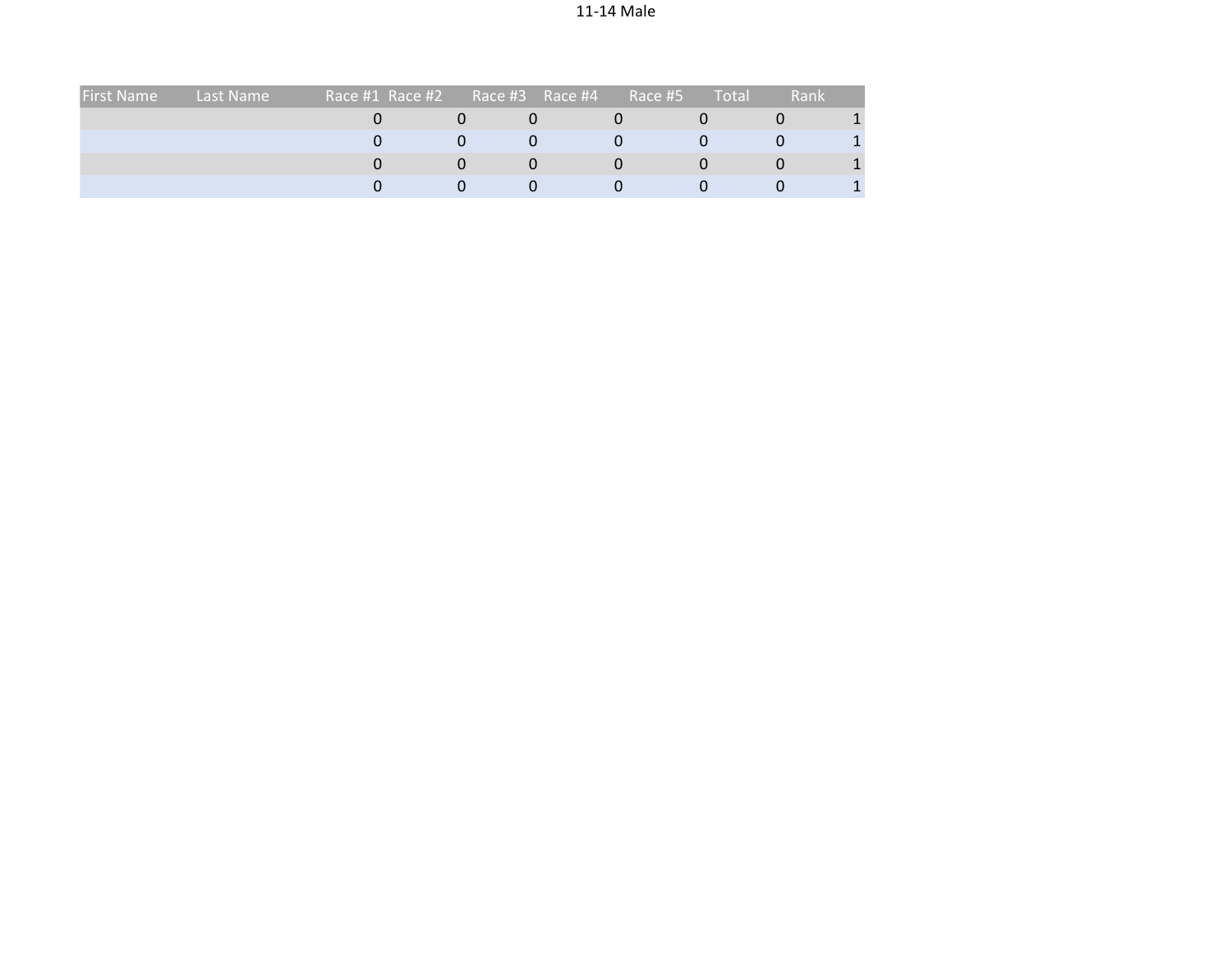| <b>First Name</b> | Last Name    | Helmt # | Race #1 | Race #2 | Race #3 | Race #4 | Race #5 | Total | Rank |  |
|-------------------|--------------|---------|---------|---------|---------|---------|---------|-------|------|--|
| Luke              | <b>Adams</b> |         | 200     |         |         |         |         |       | 200  |  |
|                   |              |         |         |         |         |         |         |       |      |  |
|                   |              |         |         |         |         |         |         |       |      |  |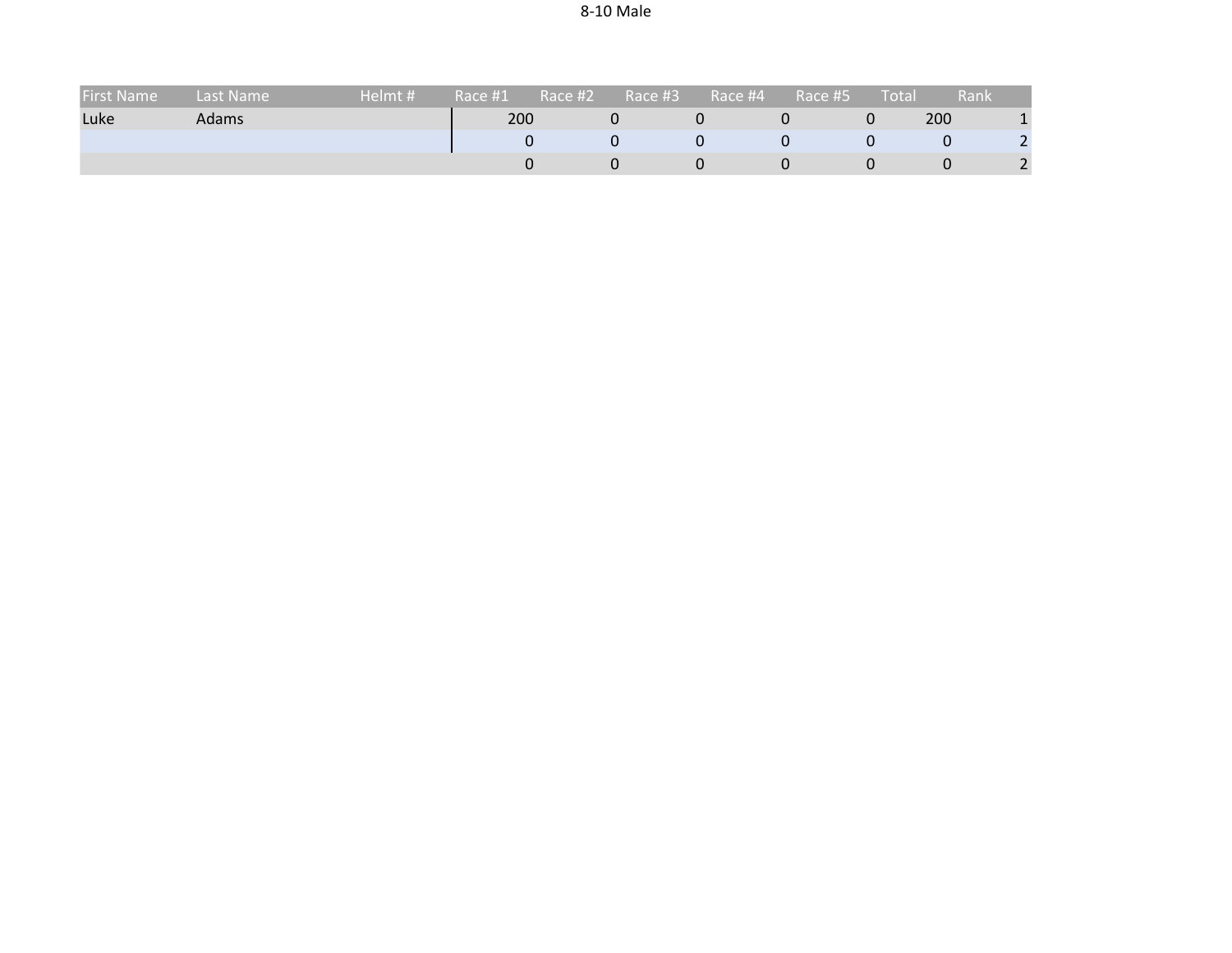### 7 and Under Male

| <b>First Name</b> | Last Name | Helmt# | Race #1 | Race #2 | Race #3 | Race #4  | Race #5 | <b>Total</b> | Rank |  |
|-------------------|-----------|--------|---------|---------|---------|----------|---------|--------------|------|--|
| <b>Blake</b>      | Dowell    |        | 200     |         | 0       | 0        | U       | 0            | 200  |  |
| Everett           | Eveslage  |        | 199     |         | 0       | 0        | 0       | 0            | 199  |  |
|                   |           |        | 0       |         | 0       | 0        | 0       | 0            | 0    |  |
|                   |           |        | 0       |         | 0       | 0        | 0       | 0            | 0    |  |
|                   |           |        | 0       |         | 0       | $\Omega$ | 0       | 0            | 0    |  |
|                   |           |        |         |         | U       | 0        | 0       | υ            | U    |  |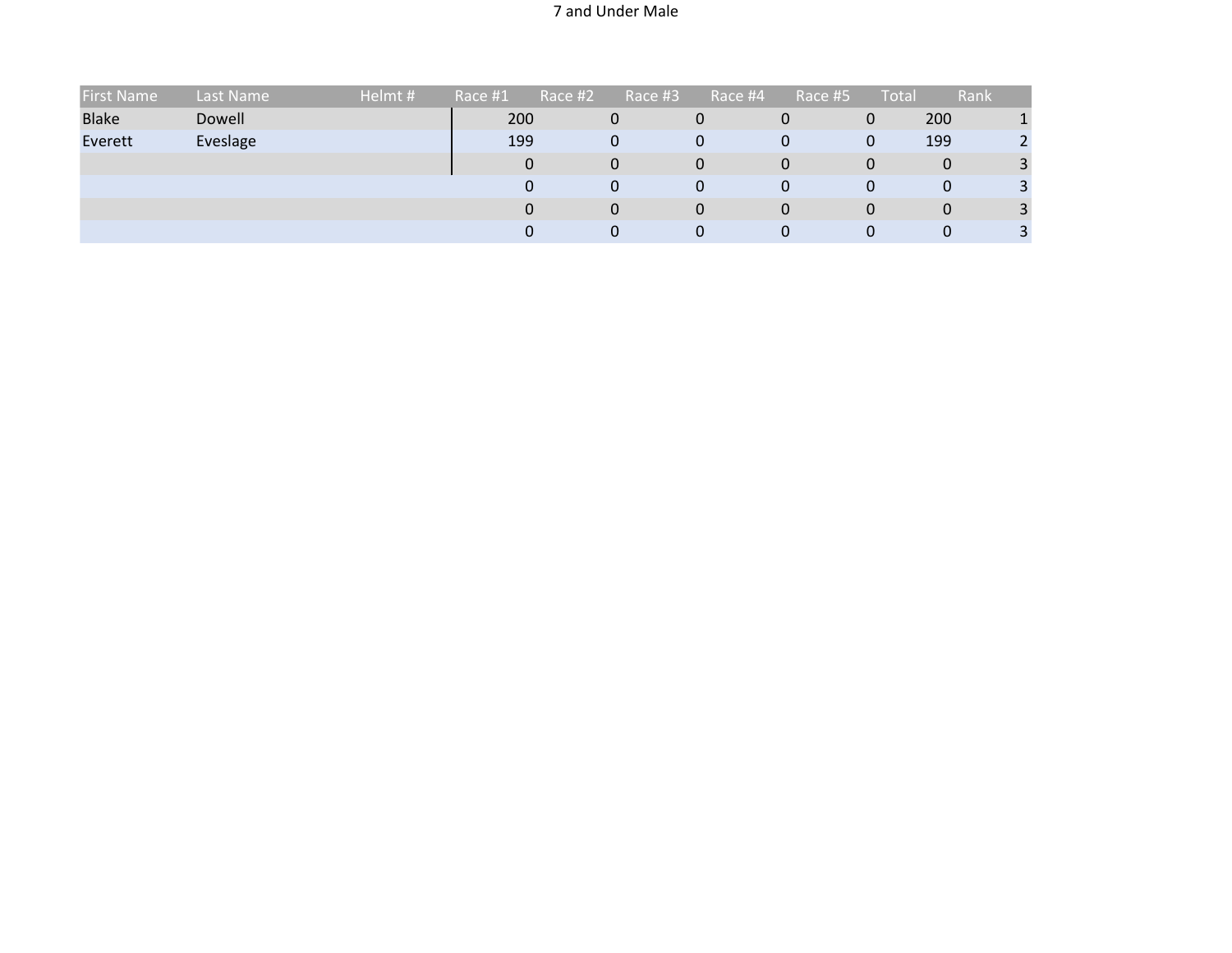| <b>First Name</b> | Last Name | Helmt # | Race #1 | Race #2 | Race #3 | Race #4 | Race #5 | <b>Total</b> | Rank |  |
|-------------------|-----------|---------|---------|---------|---------|---------|---------|--------------|------|--|
|                   |           |         |         |         |         |         |         |              |      |  |
|                   |           |         |         |         |         |         |         |              |      |  |
|                   |           |         |         |         |         |         |         |              |      |  |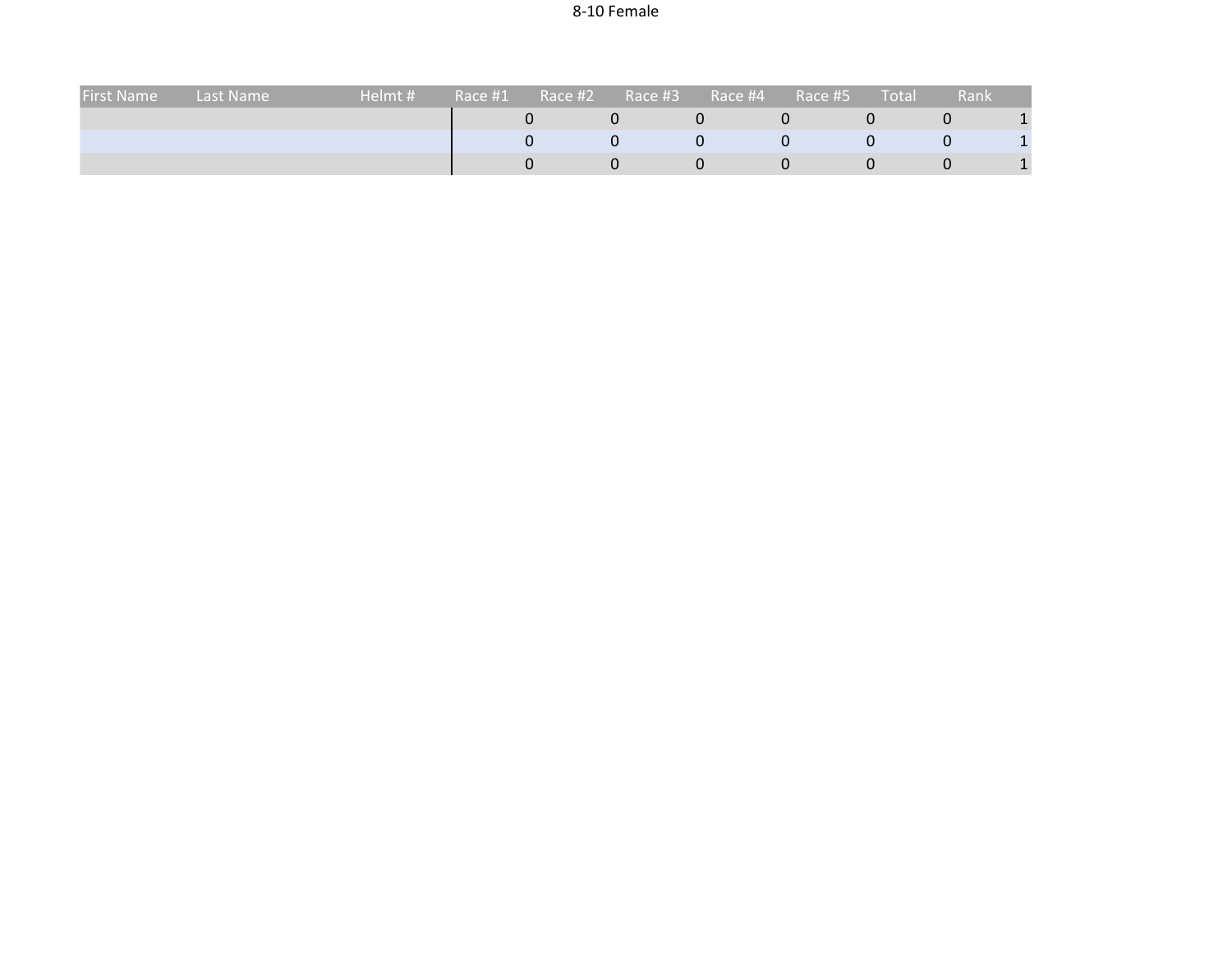### 7 and Under Female

| <b>First Name</b> | Last Name | ' Helmt # |     |  |  | $\blacksquare$ Total $\blacksquare$ | ⊾ Rank\ |  |
|-------------------|-----------|-----------|-----|--|--|-------------------------------------|---------|--|
| Tenley            | Dowell    |           | 200 |  |  |                                     | 200     |  |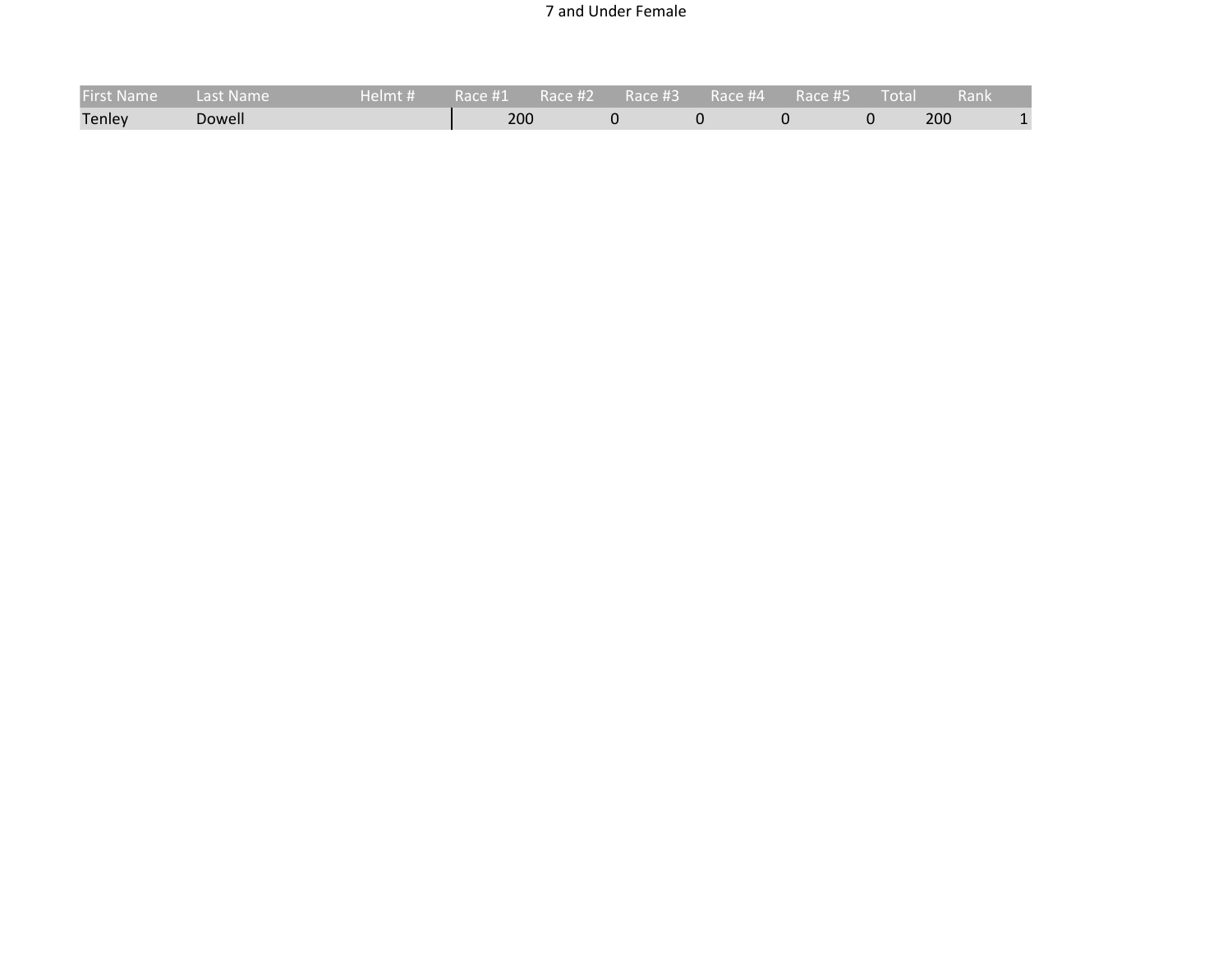### Adult Female

| <b>First Name</b> | Last Name | Helmt# | Race #1 | Race #2 | Race #3 | Race #4      | Race #5 | Total | Rank |  |
|-------------------|-----------|--------|---------|---------|---------|--------------|---------|-------|------|--|
|                   |           |        |         |         |         | 0            |         |       |      |  |
|                   |           |        |         |         | 0       | $\Omega$     | 0       | 0     | 0    |  |
|                   |           |        |         |         | 0       | $\mathbf{0}$ | 0       | 0     | 0    |  |
|                   |           |        |         |         | 0       | 0            |         | 0     | 0    |  |
|                   |           |        |         |         | 0       | 0            |         |       | 0    |  |
|                   |           |        |         |         |         | 0            | 0       |       |      |  |
|                   |           |        |         |         | 0       | $\Omega$     |         | 0     | 0    |  |
|                   |           |        |         |         | 0       | $\Omega$     |         |       | 0    |  |
|                   |           |        |         |         |         |              |         |       |      |  |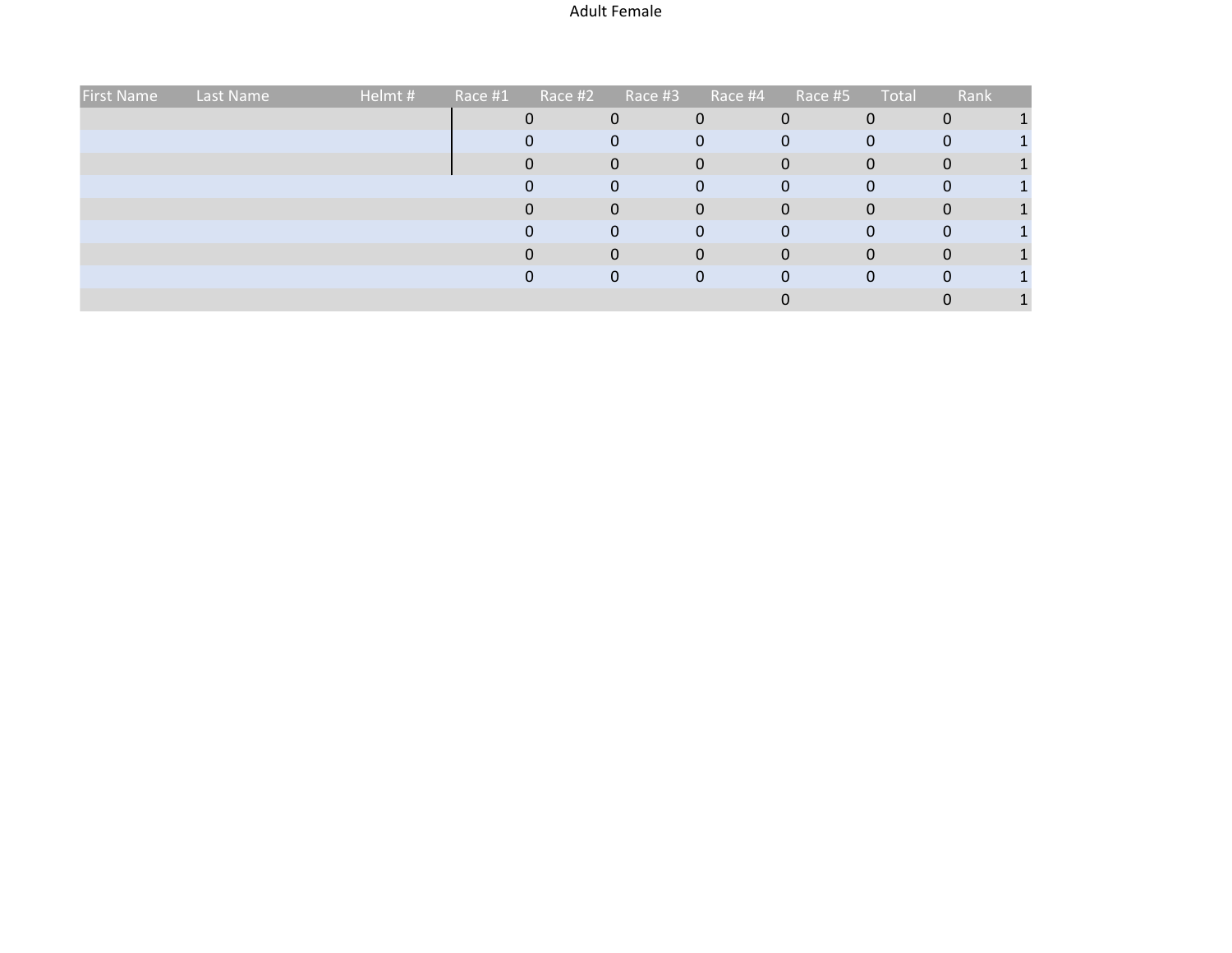## 11-14 Female

| <b>First Name</b> | Last Name | Helmt # | Race # Race #2 Race #3 |          | Race #4 | Race #5 | Total | Rank     |  |
|-------------------|-----------|---------|------------------------|----------|---------|---------|-------|----------|--|
|                   |           |         |                        |          | U       |         |       | U        |  |
|                   |           |         |                        |          | 0       |         |       | 0        |  |
|                   |           |         |                        |          | O       |         |       | U        |  |
|                   |           |         |                        | $\Omega$ | 0       |         |       | $\bf{0}$ |  |
|                   |           |         |                        | $\Omega$ | O       |         |       | U        |  |